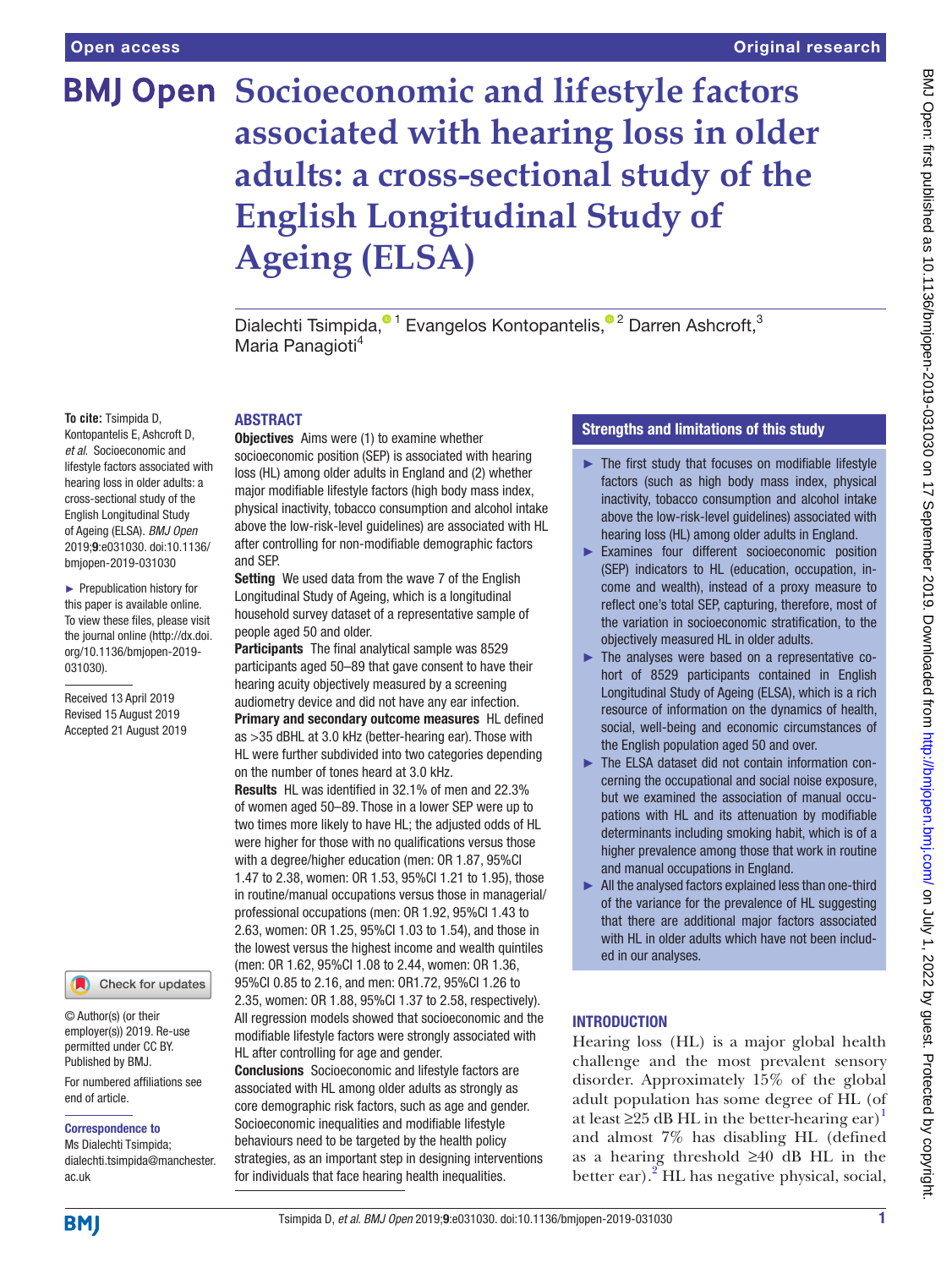cognitive, economic and emotional consequences and is the fourth leading contributor to years lived with disability worldwide.<sup>[2](#page-10-1)</sup>

Previous studies have reported that HL increases with age,<sup>[3](#page-10-2)</sup> exposure to high occupational and social noise<sup>[4](#page-10-3)</sup> and is more commonly in men.<sup>3</sup> There is growing evidence that there are a number of modifiable risk factors for  $HL$ ,<sup>[5](#page-10-4)[6](#page-10-5)</sup> and, if eliminated, half cases of HL could be prevented.<sup>2</sup> Thus, there is a high potential for reducing the burden of HL, if we understand the modifiable factors and the mechanisms that lead to hearing health inequalities, which—following the glossary for health inequalities<sup>7</sup>—could be defined as the avoidable differences in people's hearing health across different social and/or population groups.

Prior research has established health disparities in a wide range of health conditions according to socioeconomic position (SEP).<sup>8</sup> Furthermore, there is an evidence that several modifiable lifestyle factors, such as smoking,<sup>[9](#page-10-8)</sup> alcohol consumption, $10$  high body mass index (BMI) and physical inactivity $^{11}$  are associated with hearing health. Of course, causal paths have not been established, and these associations may be confounded by deprivation or aspects of deprivation (eg, type of occupation). Nevertheless, quantifying such associations is the first step in that direction; hearing health inequalities is an emerging research area and the existing evidence on the relationship of HL with SEP and modifiable lifestyle factors is scarce. There is a major public health need to assess whether HL is associated with SEP and lifestyle factors because this understanding could inform recommendations for HL preventative strategies. These could include wider implementation of interventions to promote 'healthier lifestyles', or governmental policies for socioeconomic equity among older people in the community.

The aims of this study were (1) to examine whether SEP is associated with HL among older adults in England and (2) whether major modifiable lifestyle factors are associated with HL after controlling for non-modifiable demographic factors and SEP in the analyses. This study is the first that examines four different SEP indicators (education, occupation, income and wealth) in HL, encompassing thus aspects of the life-course socioeconomic stratification, $12$  to the objectively measured HL in older adults. In addition, this is the first study that explores how major lifestyle factors for general health outcomes in the English population aged 50 years old and above (such as smoking, high BMI, insufficient physical activity, tobacco consumption and alcohol intake above the low-risk-level guidelines), $^{1314}$  $^{1314}$  $^{1314}$  account for the variance in HL.

## **METHODS**

#### Study population

The present study used data from the English Longitudinal Study of Ageing (ELSA). The ELSA is a longitudinal household survey dataset of a representative sample of people aged 50 and older in England. It is designed as a large-scale prospective cohort study, with repeat measures

of core variables over numerous waves, in order to explore trajectories on the health, social, well-being and economic circumstances. $15$  The current sample contains data from up to eight waves of data collection covering a period of 15 years, with an ongoing 2-year follow-up longi-tudinal design.<sup>[16](#page-10-15)</sup>

Objective hearing health data were available only in wave 7, where information was collected from 9666 participants, between June 2014 and May 2015. For the purposes of this study, the final analytical sample was n=8529 participants, aged 50–89, that gave consent to have their hearing acuity measured by a screening audiometry device and did not have any ear infection or a cochlear implant.

## Patient and public involvement

Patients were not involved in the conduct of the study.

#### Hearing test

A handheld audiometric screening device (HearCheck)<sup>17</sup> was used for the objective measurement of hearing acuity. This is a portable and easy-to-use hearing screening test by Siemens that tests for audibility of pure tone beeps, according to the number of tones that the respondent can hear for each sequence (at 1.0 kHz and 3.0 kHz), per each ear. The functional test sequence begins with a series of three sounds, which have decreasing volume at 1.0 kHz (55, 34 and 20 dB HL) and afterwards another three sounds with decreasing volume at 3.0 kHz (75, 55 and 35 dB HL). Prerequisites for the test were the device to make proper contact with the ear that is tested, hearing aid(s), glasses, earrings and hair bands to be removed to prevent from getting in the way of the hearing device and the room to be as quiet as possible. Participants indicated when they hear the sound by raising their finger. The total number of tones that the participants indicated they could hear in the sequence of sounds at 1.0 and 3.0. kHz, per each ear, was recorded and the total tones heard in the better-hearing ear used for the categorisation of those with HL.

Previous studies have assessed the accuracy of the Siemens HearCheck in detecting HL and compared it with pure tone air conduction averages designated as gold-standard values. Fellizar-Lopez *et al* found that in cases of moderate or worse HL, the HearCheck test fulfils all criteria of high sensitivity rate, high specificity rate and high positive predictive values to be considered an accurate tool to screen for HL, without the need for sound-proof audiometry booths.<sup>[18](#page-10-17)</sup>

## **Outcomes**

#### Hearing loss

HL was defined as >35 dB HL at 3.0 kHz, in the betterhearing ear. Those with HL were further subdivided into two categories depending on the number of tones heard at 3.0 kHz. This is the level where intervention for HL has shown to be definitely beneficial.<sup>19</sup> For that reason, this categorisation has previously been used in the literature for the characterisation of those assessed by the same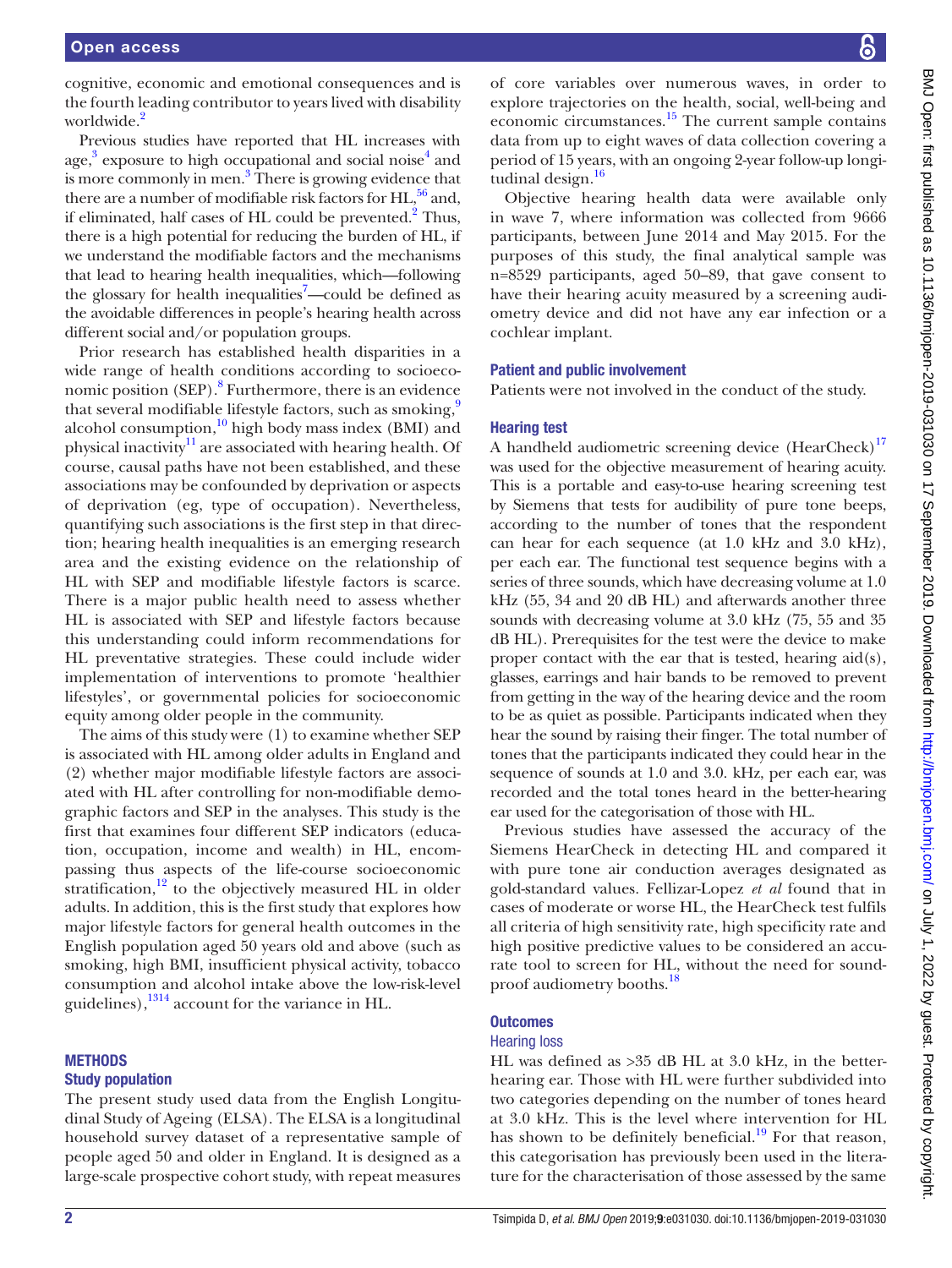audiometric screening device (HearCheck).<sup>6</sup> Thus, we further explored potential differences in the association between SEP indicators and HL, according to the severity of HL, as measured by HearCheck. The categorisation of those with HL was as following:

- 1. 'Moderate HL': tones heard at 75 and 55 dB HL but not at 35 dB HL (the first two of the three tones at 3.0 kHz heard),
- 2. *'*Moderately severe or severe HL': tone heard or not at 75 dB HL and tones not heard at 55 dB HL and 35 dB HL (0 or 1 of the three tones at 3.0 kHz heard).

The ordinal variable 'hearing acuity' (in the betterhearing ear) was consisted of the above two categories of HL and the category of 'normal hearing', which was defined as having heard all the three tones of the hearing screening test at 3.0 kHz.

# Indicators of SEP

Education, occupation, income and wealth were the four selected indicators of SEP and information was collected in the seventh wave of ELSA, between June 2014 and May 2015. We considered five categories of the highest educational attainment: degree/higher education; A level (Level 3 of the National Qualifications Framework); O levels Certificate of Secondary Education; foreign/other; no qualifications. Tertiles of self-reported occupation were based on the National Statistics Socio-economic Classification: managerial and professional, intermediate, routine and manual occupations). The relative financial position of the participants was captured by quintiles of the net household income (first quintile lowest; fifth quintile highest) that is summed across household members. In order to avoid the information bias that is related to the retirement status, we used quintiles of the total non-pension wealth that is reported at the household level (first quintile lowest; fifth quintile highest), which represents the sum of net financial wealth, net physical wealth and net housing wealth.

## **Covariates**

Age, marital status, retirement status and non-medical determinants of health (BMI, physical activity, tobacco and alcohol consumption) were assessed as covariates in the association between SEP indicators and HL.<sup>[5](#page-10-4)</sup>

Age was categorised into three groups (50–64, 65–74 and 75–89), to allow for a comparison with Benova *et al*,<sup>[20](#page-10-19)</sup> who examined the association of SEP with self-reported hearing difficulty in ELSA wave 2.

Marital status was dichotomised into those that are currently married or not. Those who are currently married included the categories (1) married, first and only marriage, (2) in a registered civil partnership and (3) remarried, in a second or later marriage. Those that categorised as not currently married included the categories (1) single, that is never married and never registered in a marriage, (2) separated, but still legally married, (3) divorced and (4) widowed.

Retirement status was dichotomised into those who were retired or not, according to the self-reported employment status.

Open access

BMI measurements were grouped in four categories, according to WHO definitions<sup>21</sup>: (1) underweight: BMI under 18.5 kg/m<sup>2</sup>, (2) normal: BMI 18.5 kg/m<sup>2</sup> or over but less than 25 kg/m<sup>2</sup>, (3) overweight: BMI 25 kg/m<sup>2</sup> or over but less than 30 and (4) obese: BMI 30 kg/ $\text{m}^2$  or over.

Tobacco consumption of any type of nicotine products was recoded into three categories: those that were current smokers, those that were former smokers and those that never smoked. Both current and former smokers answered the question of 'number of cigarettes smoked per day', to explore whether they were occasional or regular smokers.

Alcohol consumption was recorded using several continuous variables such as the number of days of alcohol consumption in the last 7 days and the number of (1) measures of spirit, (2) glasses of wine and (3) pints of beer that the respondents had consumed during this period. We constructed a continuous variable to represent the sum of units of alcohol that the participants consumed in the last 7 days, according to the Chief Medical Officer's Drinking Guidelines<sup>22</sup> that counts as 1 unit each measure of spirit and as 2 units each glass of wine of pint of beer. The constructed variable of units of alcohol during the last 7 days was further dichotomised into those that consumed more than 14 units of alcohol the last 7 days or not, in a separate variable.

Levels of physical activity were described by three ordinal variables that examined the frequency that the respondents do rigorous, moderate or mild sports or activities, with possible answers (1) more than once a week, (2) once a week, (3) one to three times a month and (4) hardly ever or never.

## Statistical analysis

Categorical variables are presented as absolute (n) and relative (%) frequencies, while continuous variables are presented using their mean and SD. The Kolmogorov-Smirnov test and normal plots were used to test the normality of the quantitative variable distributions. All the 8529 individuals (of the 9666 initial sample in ELSA wave 7), had usable objective hearing data, measured by a qualified nurse. In total, 257 participants refused to have the assessment (the 2.6% of the full cohort of 9666 participants). As there was no pattern in the missing data regarding age, sex, education, occupation, income and wealth and due to low proportion of missingness (<5%), records with missing data were dropped from the analyses.

We fitted multiple logistic regression models to evaluate the odds of HL at various socioeconomic strata, controlling for gender, age and non-medical determinants of health (BMI, physical activity, tobacco and alcohol consumption). Additionally, we fitted four separate stepwise logistic regression models, to examine the association of HL with non-modifiable (age, gender: step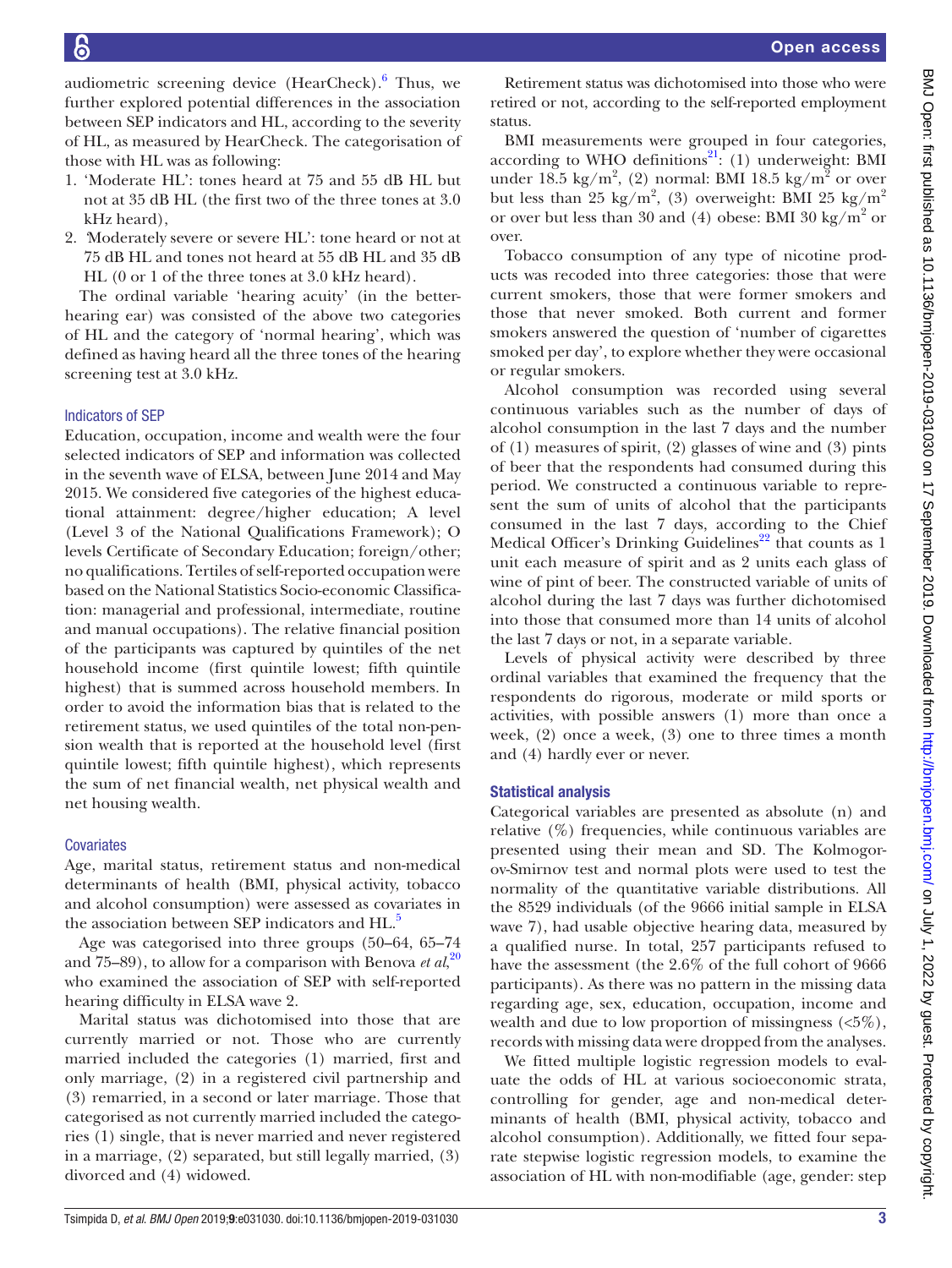1), partly modifiable (education, occupation, income, wealth: step 2, respectively) and fully modifiable lifestyle risk factors (BMI, physical activity, tobacco and alcohol consumption: step 3). Age was entered into the multivariable logistic regression models as a continuous variable, to maximise power.

The variants of pseudo R-squared statistics were based on the deviance of the models and used to express how much variance in the outcome is explained by the variables in each stepwise multiple logistic regression model. The variance inflation factor (VIF) was used as an indicator of multicollinearity and the Hosmer-Lemeshow test was used as a post estimation tool, which quantified the goodness-of-fit of the models. For all models, ORs, 95% CIs, unadjusted and adjusted coefficients' beta values, pseudo  $R^2$  and mean VIFs are presented. The two-tailed significance level was set ≤0.05. All data were analysed using Stata V.14 (StataCorp,  $2015$ ).<sup>23</sup>

## **RESULTS**

## Sociodemographic characteristics

Overall, 26.6% (2266/8529) of adults aged 50–89 had HL >35 dB HL at 3.0 kHz. The percentages were 32.1% (1198/3728, 95% CI 0.31% to 0.34%) for men and 22.3% (1068/4801, 95% CI 0.21% to 0.23%) for women, respectively. [Table](#page-4-0) 1 shows the distribution of sociodemographic characteristics of the sample (n=8529, aged 50–89) according to hearing acuity. The proportion of men and women with HL >35 dB HL at 3.0 kHz was 52.8 (1198) and 47.2 (1068), respectively. However, men were 1.5 times more likely to have moderately severe or severe HL compared with women. One in three adults aged 65–75 had HL and the percentage of HL in age band 75–89 was threefold larger than in age band 50–64, as one out of every two adults aged 75–89 had HL >35 dB HL at 3.0 kHz.

## Lifestyle factors

Lifestyle factors of the participants are presented in [table](#page-5-0) 2. Over half of the participants were current or former smokers. In addition, patterns of high levels of alcohol consumption among all participants were revealed, with average consumption of more than 14 units of alcohol in the last 7 days for two out of three participants (5223/8528, 95% CI 0.60 to 0.61). Nearly one out of every three of those drinking above the low-risk-level guidelines<sup>22</sup> (1457/5.223, 95% CI 0.27 to 0.29) had HL >35 dB HL at 3.0 kHz.

Three out of four of those with HL >35 dB HL at 3.0 kHz were overweight or obese. Furthermore, those with HL >35 dB HL at 3.0 kHz were twice as likely to hardly ever or never engage in moderate or mild sports activities compared with hearing participants.

# Hearing loss

[Table](#page-6-0) 3 and [figure](#page-7-0) 1 show the results of multiple logistic regression analysis with HL >35 dB HL at 3.0 kHz as the

dependent variable and SEP indicators as the independent variables, per each gender. The adjusted odds of HL were higher for those with no qualifications versus those with a degree/higher education (men: OR 1.87, 95% CI 1.47 to 2.38, women: OR 1.53, 95% CI 1.21 to 1.95), those in routine/manual occupations versus those in managerial/professional occupations (men: OR 1.92, 95% CI 1.43 to 2.63, women: OR 1.25, 95% CI 1.03 to 1.54) and those in the lowest versus the highest income and wealth quintiles (men: OR 1.62, 95% CI 1.08 to 2.44, women: OR 1.36, 95% CI 0.85 to 2.16 and men: OR 1.72, 95% CI 1.26 to 2.35, women: OR 1.88, 95% CI 1.37 to 2.58, respectively).

[Table](#page-8-0) 4 shows the summary of stepwise logistic regression analysis for variables predicting HL >35 dB HL at 3.0 kHz. All regression models were statistically significant. Age and gender only explained about 15% of the variance in the likelihood of HL. The addition of lifestyle factors attenuated significantly the association between the HL and SEP indicators and in total the addition of SEP and lifestyle factors in the regression models explained another 10%–15% of the variance in the likelihood of HL. The total variance explained in the overall models containing demographic factors, SEP and lifestyle factors ranged between 25% and 27%. This finding suggests that SEP and lifestyle factors have an equal contribution to HL as age and gender.

The differences in HL prevalence between males and females were observed across all age bands investigated. However, we noticed that the rate of deterioration of hearing acuity as age increases was similar between each age band and nearly to 60% in both genders [\(figure](#page-9-0) 2). The difference in prevalence begins at the age band '50–64', where men were twice as likely to have HL.

# **DISCUSSION**

# Summary of main findings

In this study, we examined whether SEP and modifiable lifestyle factors are associated with HL among older adults in England. We found that variation in education, occupation, income and wealth, which are important determinants of health inequality, are associated with HL. SEP was strongly associated with the likelihood of HL in older adults, with the higher levels of education, income and wealth being less likely to be associated with HL, and the manual occupations increased the likelihood of HL. We also found that socioeconomic and several modifiable lifestyle factors (such as high BMI, physical inactivity, tobacco consumption and alcohol intake above the low-risk-level guidelines<sup>22</sup> are associated with the likelihood of HL as strongly as well-established demographic factors such as age and gender HL. These findings suggest that a large proportion of HL burden is potentially preventable and support the proposition of Scholes  $et\ a^6$  $et\ a^6$  that there is serious potential to reduce the prevalence and impacts of HL by understanding the impact of socioeconomic inequality in hearing health. Thus, the incidence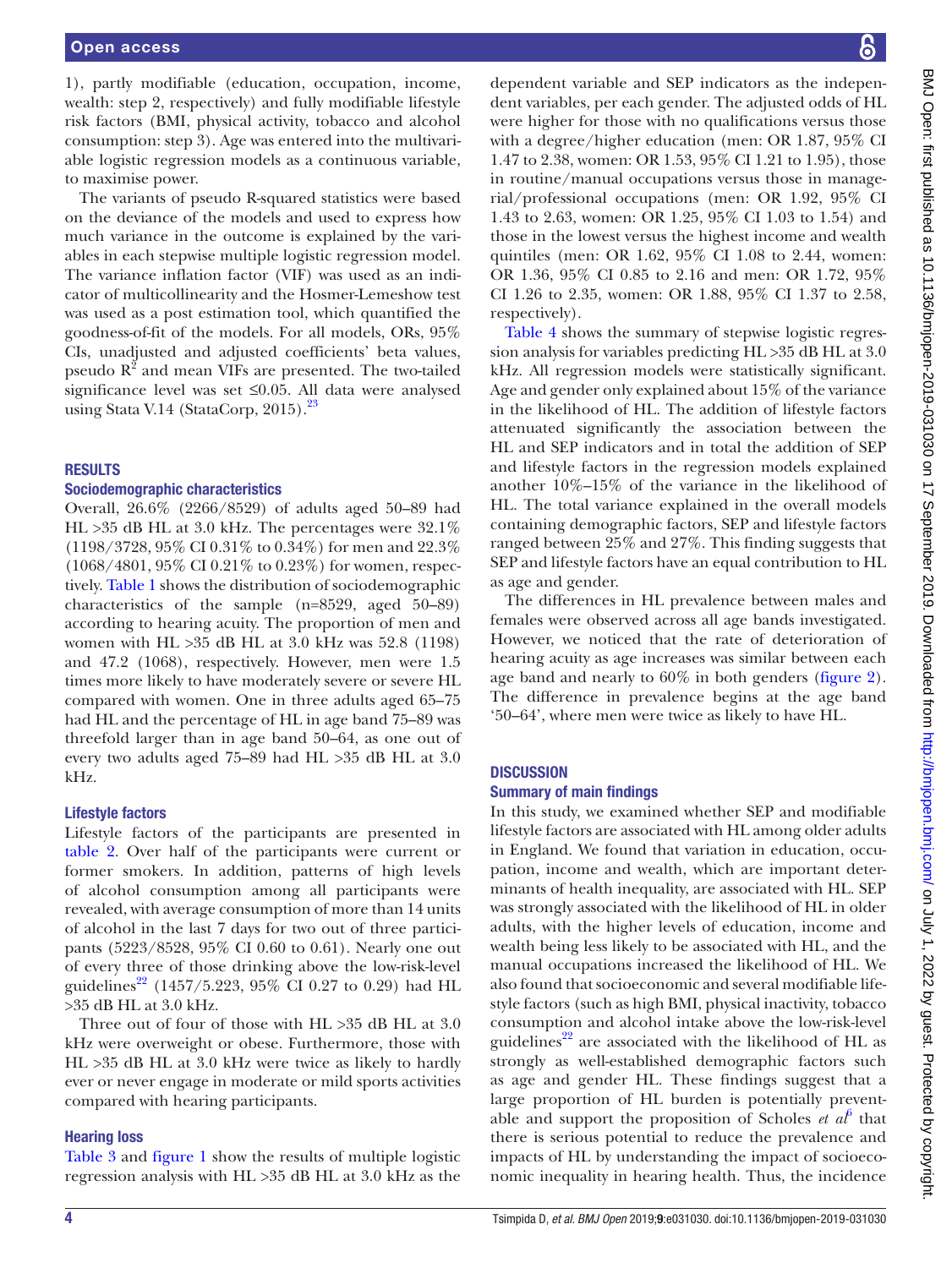<span id="page-4-0"></span>

| Participants sociodemographic characteristics (N=8529, aged 50-89)<br>Table 1 |                       |                                                |              |                                           |
|-------------------------------------------------------------------------------|-----------------------|------------------------------------------------|--------------|-------------------------------------------|
|                                                                               |                       | Hearing acuity % (N) in the better-hearing ear |              |                                           |
| <b>Variable</b>                                                               | <b>Normal hearing</b> | HL > 35 dB HL at 3.0<br>kHz                    | Moderate HL* | <b>Moderately severe</b><br>or severe HL+ |
| Gender                                                                        |                       |                                                |              |                                           |
| Male                                                                          | 40.4 (2530)           | 52.8 (1198)                                    | 49.5 (741)   | 59.5 (457)                                |
| Female                                                                        | 59.6 (3733)           | 47.2 (1068)                                    | 50.5 (757)   | 40.5 (311)                                |
| Age‡                                                                          | 64.3 (9.29)           | 69.7 (19.19)                                   | 70.0 (15.85) | 69.1 (24.41)                              |
| Age group                                                                     |                       |                                                |              |                                           |
| $50 - 64$                                                                     | 51.3 (3135)           | 16.2 (349)                                     | 19.3 (280)   | 9.8(69)                                   |
| $65 - 74$                                                                     | 34.5 5 (2108)         | 33.6 (722)                                     | 36.9 (535)   | 26.7 (187)                                |
| $75 - 89$                                                                     | 14.2 (868)            | 50.2 (1081)                                    | 43.8 (636)   | 63.5 (445)                                |
| <b>Currently married</b>                                                      |                       |                                                |              |                                           |
| No                                                                            | 31.2 (1908)           | 38.4 (826)                                     | 37.5 (544)   | 40.2 (282)                                |
| <b>Yes</b>                                                                    | 68.8 (4202)           | 61.6 (1,326)                                   | 62.5 (907)   | 59.8 (701)                                |
| <b>Retirement status</b>                                                      |                       |                                                |              |                                           |
| Retired                                                                       | 52.4 (3205)           | 78.3 (1685)                                    | 76.6 (1112)  | 81.3 (573)                                |
| Not retired                                                                   | 47.6 (2905)           | 21.7 (467)                                     | 23.4 (339)   | 18.3 (128)                                |
| Education                                                                     |                       |                                                |              |                                           |
| Degree/higher education                                                       | 33.7 (1996)           | 26.4 (562)                                     | 28.1 (404)   | 22.9 (158)                                |
| A level                                                                       | 10.0 (596)            | 6.4(137)                                       | 7.0(100)     | 5.4(37)                                   |
| O level/CSE grade                                                             | 24.4 (1448)           | 22.3 (473)                                     | 22.4 (321)   | 22.0 (152)                                |
| Foreign/other                                                                 | 13.5 (798)            | 11.9 (252)                                     | 11.9(171)    | 11.7(81)                                  |
| No qualifications                                                             | 18.4 (1090)           | 33.0 (701)                                     | 30.6 (439)   | 38.0 (262)                                |
| Occupation based National Statistics Socio-economic Classification            |                       |                                                |              |                                           |
| Managerial and professional<br>occupations                                    | 23.4 (1158)           | 21.5 (423)                                     | 21.6 (285)   | 21.2 (138)                                |
| Intermediate occupations (non-<br>manual)                                     | 43.4 (2149)           | 33.8 (665)                                     | 36.2 (477)   | 28.9 (188)                                |
| Routine and manual occupations                                                | 33.2 (1644)           | 44.7 (1643)                                    | 42.2 (1318)  | 49.9 (325)                                |
| Net household income                                                          |                       |                                                |              |                                           |
| First quintile (lowest)                                                       | 17.0 (872)            | 21.3(421)                                      | 19.7 (262)   | 24.8 (159)                                |
| Second quintile                                                               | 18.7 (959)            | 24.8 (489)                                     | 24.7 (329)   | 24.9 (160)                                |
| Third quintile                                                                | 20.1 (1034)           | 23.0 (453)                                     | 22.3 (297)   | 24.3 (156)                                |
| Fourth quintile                                                               | 22.5 (1154)           | 18.6 (367)                                     | 19.9 (265)   | 15.9 (102)                                |
| Fifth quintile (highest)                                                      | 21.7 (1112)           | 12.3 (243)                                     | 13.4 (178)   | 10.1 (65)                                 |
| Net financial wealth                                                          |                       |                                                |              |                                           |
| First quintile (lowest)                                                       | 15.5 (794)            | 14.7 (290)                                     | 14.9 (199)   | 14.2 (91)                                 |
| Second quintile                                                               | 17.1 (879)            | 24.1 (475)                                     | 22.1 (294)   | 28.2 (181)                                |
| Third quintile                                                                | 19.6 (1006)           | 23.6 (466)                                     | 23.4 (311)   | 24.1 (155)                                |
| Fourth quintile                                                               | 23.5 (1204)           | 20.3 (400)                                     | 21.3 (284)   | 18.1 (116)                                |
| Fifth quintile (highest)                                                      | 24.3 (1248)           | 17.3 (342)                                     | 18.3 (243)   | 15.4 (99)                                 |

Values are expressed as column % (N) unless otherwise is indicated.

\*Moderate HL: tones heard at 75 dB HL and 55 dB HL but not at 35 dB HL (the first two of the three tones at 3.0 kHz heard).

†Moderately severe or severe HL: tone heard or not at 75 dB HL and tones not heard at 55 dB HL and 35 dB HL (0 or 1 of the three tones at 3.0 kHz heard).

‡Mean (SD).

CSE, Certificate of Secondary Education; HL, hearing loss.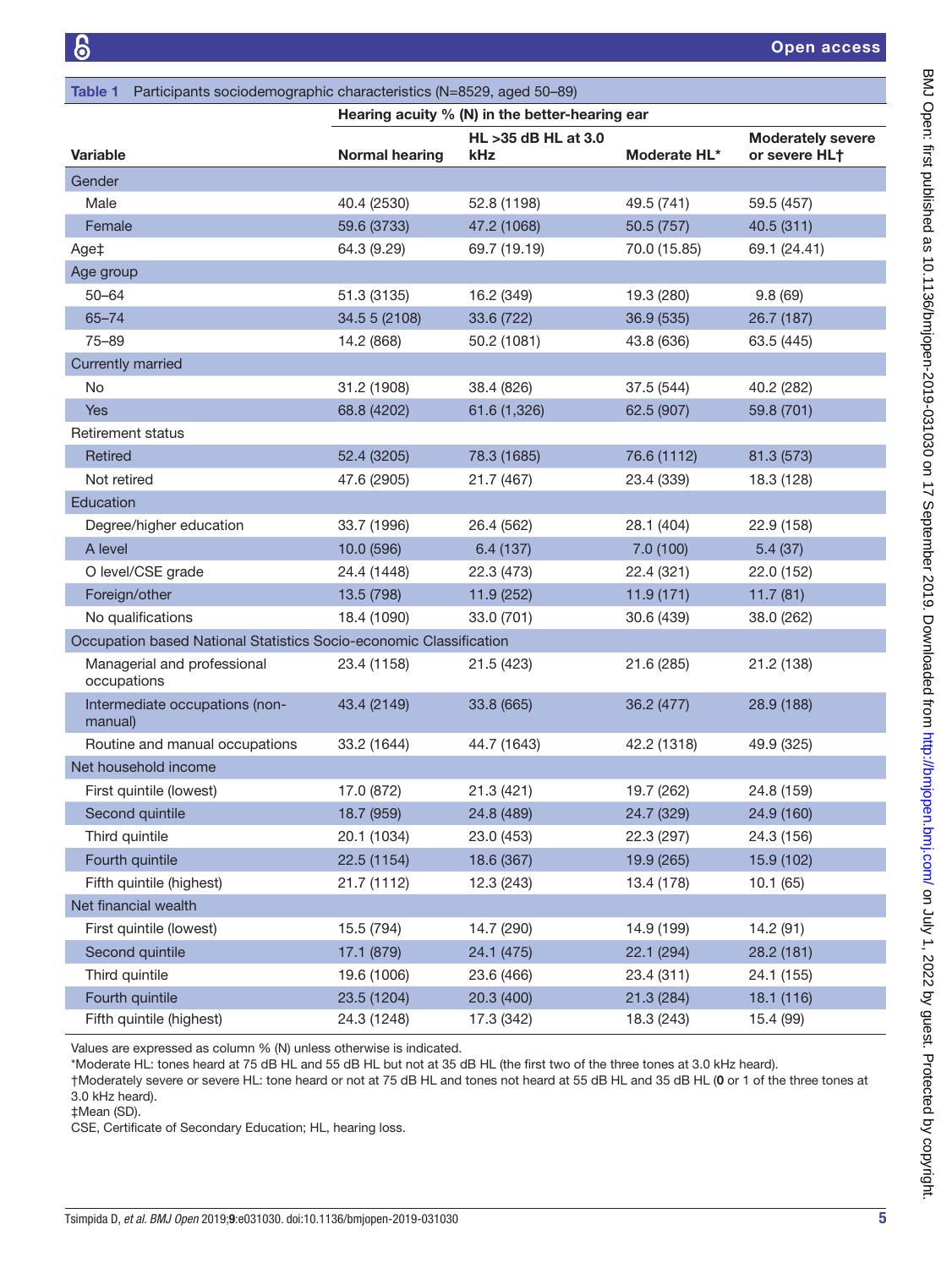<span id="page-5-0"></span>

| Table 2 Participants' lifestyle factors (N=8529, aged 50-89)   |                | Hearing acuity $% (N)$ in the better-hearing ear |                        |                                           |
|----------------------------------------------------------------|----------------|--------------------------------------------------|------------------------|-------------------------------------------|
| <b>Variable</b>                                                | Normal hearing | HL>35 dB HL at<br>3.0 kHz                        | <b>Moderate</b><br>HL* | <b>Moderately severe</b><br>or severe HL+ |
| Tobacco consumption (any type of nicotine products)            |                |                                                  |                        |                                           |
| Current                                                        | 11.7 (712)     | 10.0(215)                                        | 9.6(139)               | 10.8(76)                                  |
| Former                                                         | 49.0 (2996)    | 56.7 (1219)                                      | 55.8 (810)             | 58.4 (409)                                |
| No of cigarettes smoked per day‡                               | 12.79(14)      | 12.79 (13)                                       | 12.69(13)              | 11.90 (12)                                |
| <b>Never</b>                                                   | 39.3 (2403)    | 33.3 (718)                                       | 34.6 (502)             | 30.8 (216)                                |
| Alcohol consumption (in the last 7 days)                       |                |                                                  |                        |                                           |
| No of days of alcohol consumption§                             | 3(3)           | 3(4)                                             | 3(4)                   | 3(4)                                      |
| No of measures of spirit‡                                      | 2.1(2)         | 2.3(3)                                           | 2.2(3)                 | 2.6(3)                                    |
| No of glasses of wine‡                                         | 4.3(6)         | 3.6(5)                                           | 3.9(6)                 | 3.1(4)                                    |
| No of pints of beer‡                                           | 2.1(2)         | 2.3(3)                                           | 2.3(3)                 | 2.4(3)                                    |
| Total units of alcohol in the last 7 days $\ddagger$ 15.0 (18) |                | 14.2(19)                                         | 14.5(21)               | 13.5(17)                                  |
| Consumption of more than 14 units                              | 61.6 (3766)    | 67.7 (1457)                                      | 67.3 (977)             | 68.5 (480)                                |
| <b>BMI Classification</b>                                      |                |                                                  |                        |                                           |
| Underweight                                                    | 3.4(160)       | 5.0(92)                                          | 4.9(60)                | 5.3(32)                                   |
| Normal                                                         | 26.9 (1255)    | 20.6 (376)                                       | 19.6 (239)             | 22.7 (137)                                |
| Overweight                                                     | 40.0 (1869)    | 42.8 (780)                                       | 41.4 (506)             | 45.4 (274)                                |
| Obese                                                          | 29.7 (1390)    | 31.6 (576)                                       | 34.1 (416)             | 26.6 (160)                                |
| Physical activity                                              |                |                                                  |                        |                                           |
| Frequency does rigorous sports or activities                   |                |                                                  |                        |                                           |
| More than once a week                                          | 23.0 (1407)    | 14.3 (307)                                       | 16.1 (233)             | 10.6(74)                                  |
| Once a week                                                    | 10.3 (626)     | 7.0(151)                                         | 7.9 (115)              | 5.1(36)                                   |
| One to three times a month                                     | 10.1(617)      | 7.1(153)                                         | 7.6(111)               | 6.0(42)                                   |
| Hardly ever or never                                           | 56.6 (3459)    | 71.6 (1541)                                      | 68.4 (992)             | 78.3 (549)                                |
| More than once a week                                          | 68.4 (4180)    | 51.3 (1104)                                      | 53.7 (780)             | 46.2 (324)                                |
| Once a week                                                    | 12.6 (771)     | 13.6 (292)                                       | 14.1 (204)             | 12.6 (88)                                 |
| One to three times a month                                     | 5.9 (360)      | 7.8 (169)                                        | 7.6 (110)              | 8.4(59)                                   |
| Hardly ever or never                                           | 13.1 (799)     | 27.3 (587)                                       | 24.6 (357)             | 32.8 (230)                                |
| Frequency does mild sports or activities                       |                |                                                  |                        |                                           |
| More than once a week                                          | 83.9           | 73.7                                             | 76.0 (1103)            | 68.9 (483)                                |
| Once a week                                                    | 8.2            | 10.1                                             | 9.8(142)               | 10.5(74)                                  |
| One to three times a month                                     | 2.3            | 3.5                                              | 3.3(48)                | 4.0(28)                                   |
| Hardly ever, or never                                          | 5.6            | 12.7                                             | 10.9 (158)             | 16.6 (116)                                |

Values are expressed as column % (N) unless otherwise is indicated.

\*Moderate HL: tones heard at 75 dB HL and 55 dB HL but not at 35 dB HL (the first two of the three tones at 3.0 kHz heard).

†Moderately severe or severe HL: tone heard or not at 75 dB HL and tones not heard at 55 dB HL and 35 dB HL (0 or 1 of the three tones at 3.0 kHz heard).

‡Mean (SD).

§Median (Range).

BMI, body mass index; HL, hearing loss.

and severity of HL in England could be significantly reduced by the governmental policies to mitigate socioeconomic disparities and public health interventions to promote healthier lifestyles in middle-aged and older adults in England. The occurrence of objective hearing data eliminated the different types of bias that occur in

self-reporting hearing difficulties, $24$  strengthening the accuracy of findings.

# Strengths and limitations

The main strength of our study was that is the first to examine the association of four separate SEP indicators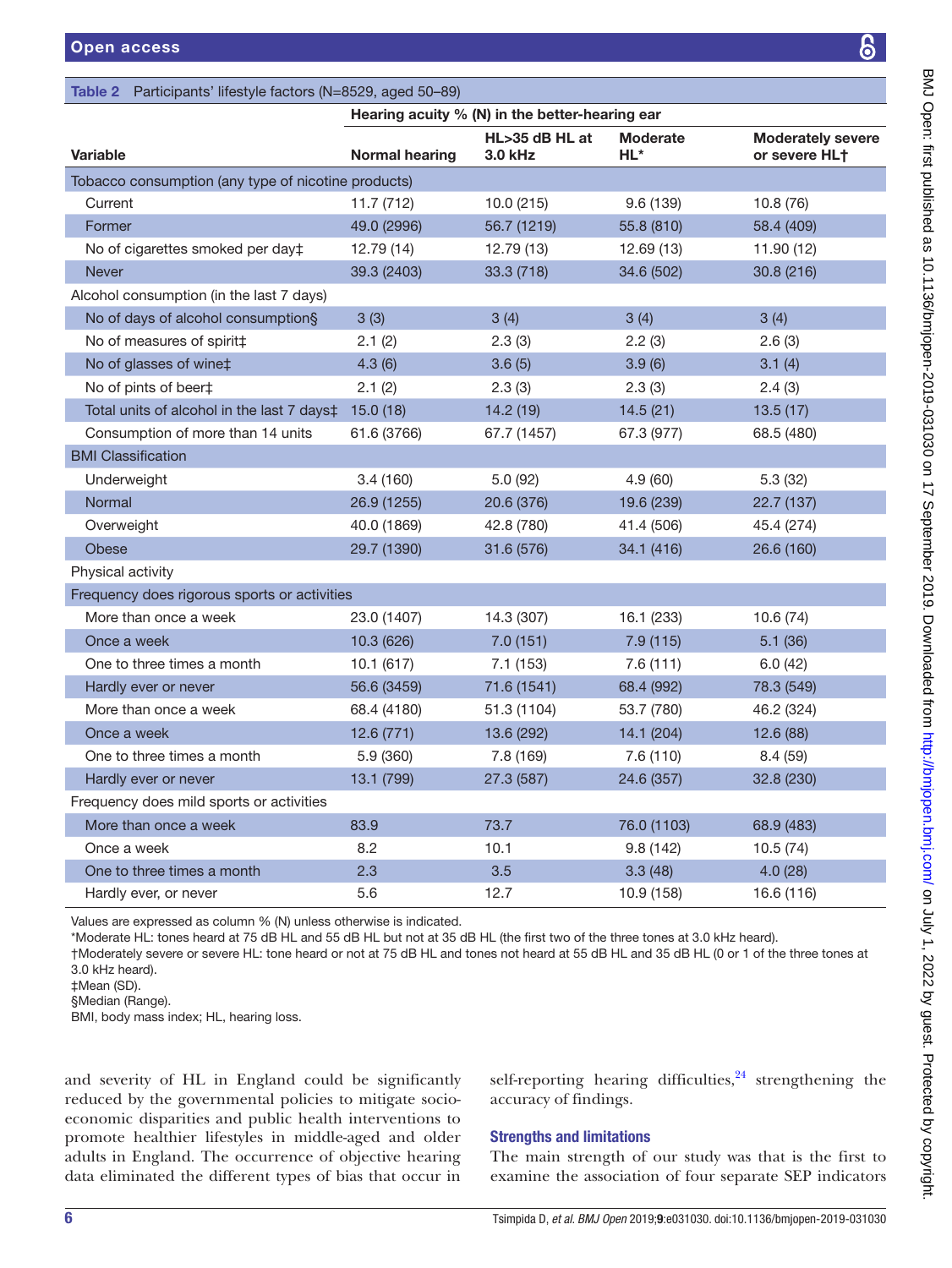<span id="page-6-0"></span>Multiple logistic regression analysis of n=8529, aged 50–89 with HL >35 dB HL at 3.0 kHz in better-hearing ear as dependent variable and SEP indicators as independent variables

|                                                                   | Unadjusted OR (95% CI)* |                     | Adjusted OR (95% CI)+ |                      |
|-------------------------------------------------------------------|-------------------------|---------------------|-----------------------|----------------------|
|                                                                   | <b>Men</b>              | <b>Women</b>        | <b>Men</b>            | Women                |
| Education                                                         |                         |                     |                       |                      |
| No qualifications                                                 | 2.39 (1.96 to 2.90)     | 2.67 (2.20 to 3.24) | 1.87 (1.47 to 2.38)   | 1.53 (1.21 to 1.95)  |
| Foreign/other                                                     | 1.06 (0.83 to 1.36)     | 1.37 (1.07 to 1.74) | 1.46 (1.09 to 1.94)   | 0.99 (0.74 to 1.32)  |
| O level/CSE grade                                                 | 1.56 (1.29 to 1.89)     | 1.00 (0.80 to 1.25) | 1.42 (1.13 to 1.79)   | 0.94 (0.73 to 1.22)  |
| A level                                                           | 1.01 (0.77 to 1.32)     | 0.69 (0.50 to 0.97) | 1.08 (0.78 to 1.51)   | 0.82 (0.56 to 1.21)  |
| Degree/higher education (reference)                               |                         |                     |                       |                      |
| Occupation based National Statistics Socioeconomic Classification |                         |                     |                       |                      |
| Routine and manual occupations                                    | 1.69 (1.39 to 2.08)     | 1.35 (1.15 to 1.59) | 1.92 (1.43 to 2.63)   | 1.25 (1.03 to 1.54)  |
| Intermediate occupations (non-<br>manual)                         | 1.47 (1.23 to 1.75)     | 1.54 (1.19 to 1.96) | 1.61 (1.25 to 2.08)   | 1.35 (1.01 to 1.85)  |
| Managerial and professional occupations (reference)               |                         |                     |                       |                      |
| Net household income                                              |                         |                     |                       |                      |
| First quintile (lowest)                                           | 1.94 (1.50 to 2.52)     | 3.04 (2.31 to 3.99) | 1.62 (1.08 to 2.44)   | 1.36 (0.85 to 2.16)  |
| Second quintile                                                   | 2.12 (1.67 to 2.70)     | 3.00 (2.28 to 3.93) | 1.31 (0.93 to 1.85)   | 1.40 (0.89 to 2.18)  |
| Third quintile                                                    | 1.98 (1.56 to 2.51)     | 2.31 (1.75 to 3.05) | 1.40 (1.01 to 1.94)   | 1.08 (0.69 to 1.67)  |
| Fourth quintile                                                   | 1.38 (1.08 to 1.74)     | 1.65 (1.23 to 2.20) | 1.09 (0.80 to 1.49)   | 1.08 (0.70 to 1.66)  |
| Fifth quintile (highest) (reference)                              |                         |                     |                       |                      |
| Net financial wealth                                              |                         |                     |                       |                      |
| First quintile (lowest)                                           | 1.11 (0.86 to 1.45)     | 1.79 (1.38 to 2.33) | 1.72 (1.26 to 2.35)   | 1.88 (1.37 tro 2.58) |
| Second quintile                                                   | 1.92 (1.52 to 2.42)     | 2.39 (1.88 to 3.04) | 1.66 (1.26 to 2.18)   | 1.33 (1.00 to 1.77)  |
| Third quintile                                                    | 1.63 (1.30 to 2.04)     | 1.95 (1.53 to 2.50) | 1.45 (1.12 to 1.88)   | 1.41 (1.06 to 1.88)  |
| Fourth quintile                                                   | 1.06 (0.85 to 1.32)     | 1.48 (1.15 to 1.91) | 0.96 (0.75 to 1.24)   | 1.26 (0.94 to 1.68)  |
| Fifth quintile (highest) (reference)                              |                         |                     |                       |                      |

\*Unadjusted OR

†OR adjusted for age, marital status, retirement status, body mass index, tobacco consumption, alcohol consumption and physical activity. CSE, Certificate of Secondary Education; HL, hearing loss; SEP, socioeconomic position.

with HL among older adults in England, instead of a proxy measure to reflect one's total SEP, capturing, therefore, most of the variation in socioeconomic stratifica- $\[\text{tion}^{12}\]$  and also the role of modifiable lifestyle risk factors in these associations. Another strength is that the analyses were based on a representative cohort of 8529 participants contained in ELSA, which is a rich resource of information on the dynamics of health, social, well-being and economic circumstances in the English population aged 50 and older.<sup>16</sup>

However, there are also important limitations. First, no causal or temporal relationships can be established between lifestyle factors and HL in this cross-sectional study. Unhealthy lifestyle behaviours could lead to HL in older people but is also possible that older people adopt less healthy lifestyles after HL. Second, all the analysed factors explained less than one-third of the variance for the prevalence of HL suggesting that there are additional major factors associated with HL in older adults which have not been included in our analyses. Longitudinal analyses using a broader range of physical health, mental

health and social care variables are highly recommended to obtain a comprehensive understanding of modifiable factors which contribute to HL among older adults in England. Third, the ELSA dataset did not include information concerning the occupational and social noise exposure, which has a damaging effect in hearing. $4$  We, therefore, were not able to examine the association of noise exposure with smoking in the relationship of SEP with HL, as in a previous study which found that the smoking habit in workers exposed to occupational noise greatly influenced  $HL$ <sup>[25](#page-10-24)</sup> However, we examined the association of manual occupations with HL and its attenuation by modifiable determinants including smoking habit, which is of a higher prevalence among those that work in routine and manual occupations in England.<sup>[13](#page-10-12)</sup> Finally, we did not run weighted analyses which may have reduced the generalisability of our findings, as the ELSA sample members at wave 7 could be healthier on average than the population, potentially resulting in an underestimation of relationships.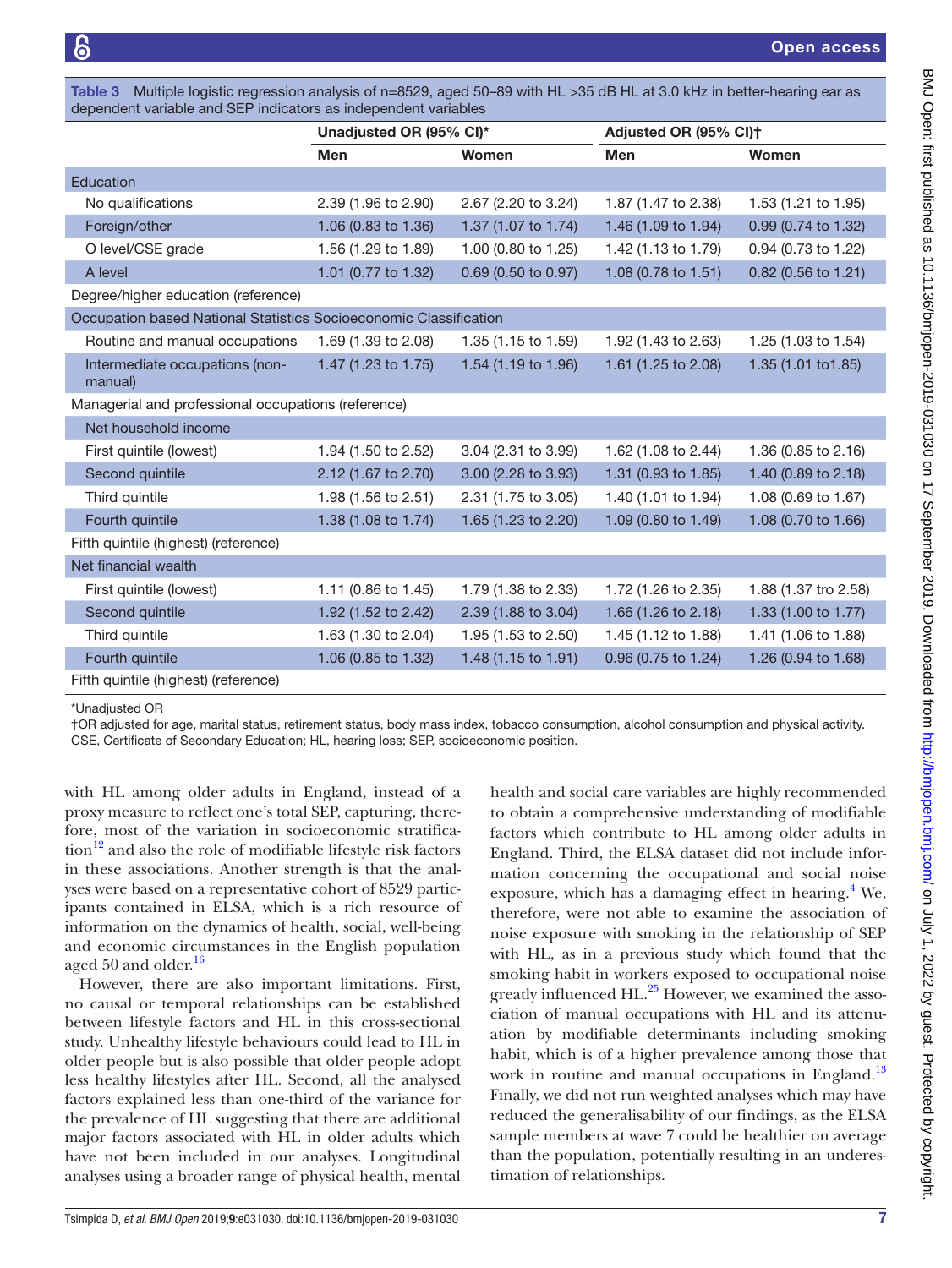

<span id="page-7-0"></span>Figure 1 Associations between socioeconomic position and hearing loss in middle-aged and older adults (n=8529, aged 50– 89). Indicators of SEP were categories of the highest educational attainment (degree/higher education as a reference), tertiles of self-reported occupation based on the National Statistics Socio-economic Classification (managerial and professional as reference), quintiles of the net household income (first quintile lowest; fifth quintile highest) and quintiles of the total non-pension wealth that is reported at the household level (first quintile lowest; fifth quintile highest). lines represent or (outcome=hearing loss) and its 95% CI. Model A (rhombus): unadjusted. model B (circles): adjusted for age, marital status, retirement status, body mass index, tobacco consumption, alcohol consumption and physical activity. CSE, Certificate of Secondary Education; SEP, socioeconomic position.

## Research and policy implications

A number of previous studies have reported that the odds of HL in older adults were significantly increased for those with lower educational attainment.<sup>6 10 26 27</sup> VS and those in manual versus non-manual occupations,  $28-31$ Besides, income is a correlate of HL, with the prevalence of untreated HL being higher among low-income older adults in the USA. $31$  In our study, those in the lowest quintile of net household income had disproportionally higher percentages of moderate HL compared with moderately severe or severe HL, but this pattern was not

found in the quintiles of wealth, as expected. This may indicate a possible delay in diagnosis of hearing problems among those in lower SEP due to financial barriers in access to health services, $32$  which needs further exploration, as HL is highly undiagnosed and untreated among older adults in England. $^{20}$ 

International studies have also shown that tobacco consumption, high body mass and high fat and high calorie food consumption can have an adverse impact on hearing,<sup>[11 33–35](#page-10-10)</sup> On the other hand, a higher level of physical activity is related with a lower risk of HL.<sup>[34](#page-10-28)</sup> In our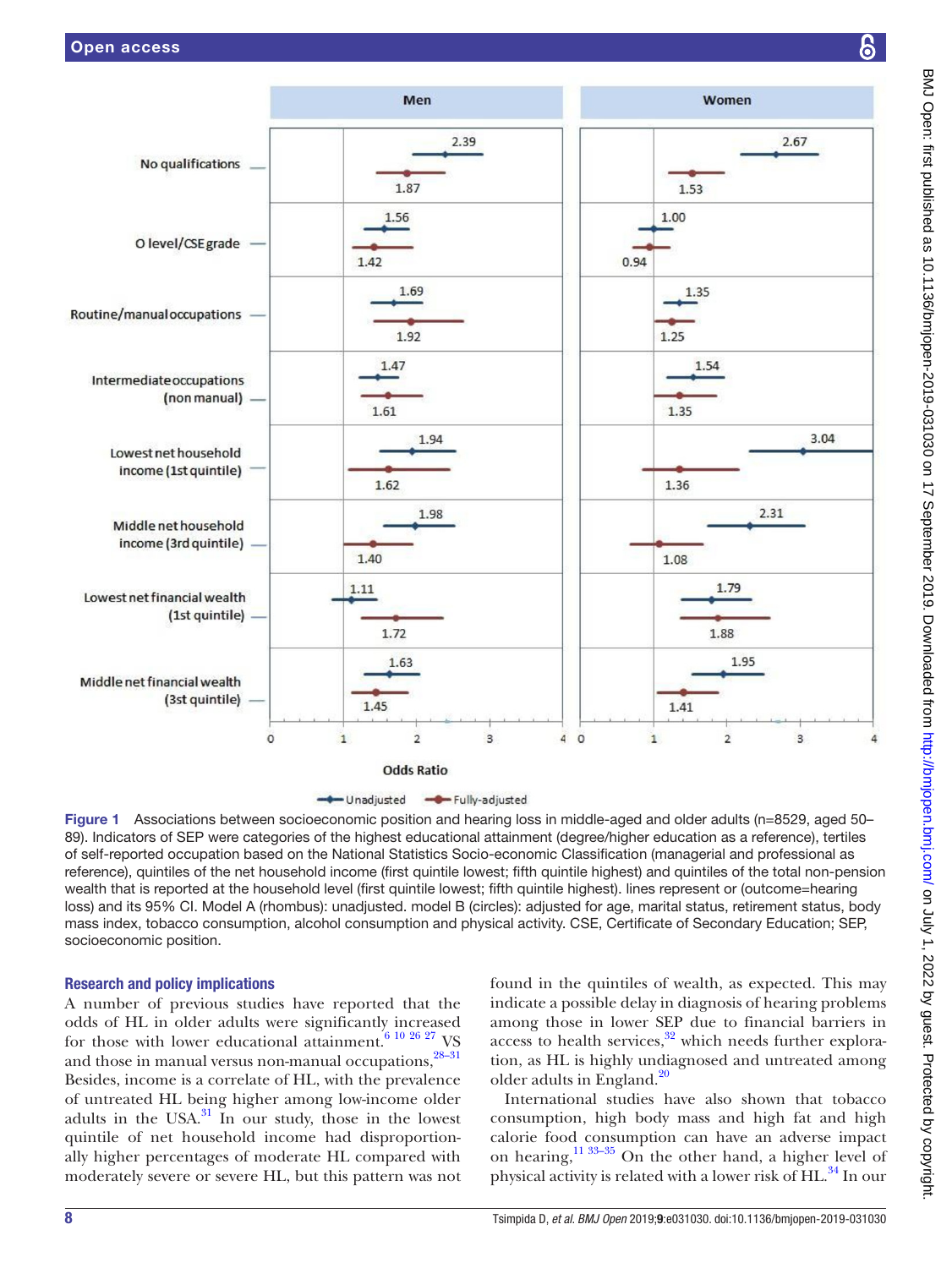<span id="page-8-0"></span>

| to different SEP indicators (education, occupation, income and wealth)<br>Table 4                               |                   |                    |                  |                   |                    |            |                   |              | Summary of stepwise logistic regression coefficients for variables predicting HL >35 dB HL at 3.0 kHz in the better-hearing ear (n=8529, aged 50-89), according |                   |                    |            |
|-----------------------------------------------------------------------------------------------------------------|-------------------|--------------------|------------------|-------------------|--------------------|------------|-------------------|--------------|-----------------------------------------------------------------------------------------------------------------------------------------------------------------|-------------------|--------------------|------------|
|                                                                                                                 | Model A           |                    |                  | Model B           |                    |            | Model C           |              |                                                                                                                                                                 | Model D           |                    |            |
| Step/predictor                                                                                                  | Step <sub>1</sub> | Step <sub>2a</sub> | Step 3           | Step <sub>1</sub> | Step <sub>2b</sub> | Step 3     | Step <sub>1</sub> | Step 2 c     | Step 3                                                                                                                                                          | Step <sub>1</sub> | Step <sub>2d</sub> | Step 3     |
| 1. Non-modifiable                                                                                               | (Education)       |                    |                  | (Occupation)      |                    |            | (Income)          |              |                                                                                                                                                                 | (Wealth)          |                    |            |
| Gender (female)                                                                                                 | $-0.62***$        | $-0.59***$         | $-0.72***$       | $-0.62***$        | $-0.64***$         | $-0.68***$ | $-0.62***$        | $-0.69***$   | $-0.70***$                                                                                                                                                      | $-0.62***$        | $-0.69***$         | $-0.62***$ |
| Age                                                                                                             | $.12***$          | $.11***$           | $.10***$         | $.12***$          | $.13***$           | $.11***$   | $.12***$          | $.11***$     | $.11***$                                                                                                                                                        | $.12***$          | $.11***$           | $.12***$   |
| 2. Partly modifiable                                                                                            |                   |                    |                  |                   |                    |            |                   |              |                                                                                                                                                                 |                   |                    |            |
| 2a. Education                                                                                                   |                   | $-0.15***$         | $-0.11***$       |                   | Т                  | ī          |                   | ī            | Т                                                                                                                                                               |                   |                    | Т          |
| 2b. Occupation<br>(manual)                                                                                      |                   |                    | I                |                   | $.26***$           | $20***$    |                   | т            | T                                                                                                                                                               |                   | $\overline{1}$     | T          |
| 2c. Net Household<br>Income                                                                                     |                   |                    | T                |                   |                    |            |                   | $-0.14***$   | $-0.09***$                                                                                                                                                      |                   | Т                  | T          |
| 2d. Net Financial Wealth                                                                                        |                   |                    | $\mathsf I$      |                   | $\mathsf I$        | T          |                   | I            | I                                                                                                                                                               |                   | $-0.17***$         | $-0.11***$ |
| 3. Modifiable                                                                                                   |                   |                    |                  |                   |                    |            |                   |              |                                                                                                                                                                 |                   |                    |            |
| Smoking (current/<br>former)                                                                                    |                   |                    | $\sum_{i=1}^{n}$ |                   |                    | 0.09       |                   |              | $\overline{O}^*$                                                                                                                                                |                   |                    | $0.09***$  |
| Alcohol consumption<br>>14 units per week)                                                                      |                   |                    | $.24***$         |                   |                    | $.19***$   |                   |              | $.17***$                                                                                                                                                        |                   |                    | $0.18***$  |
| Body mass index (<25)                                                                                           |                   |                    | $-0.05*$         |                   |                    | $-0.06$    |                   |              | $-0.03$                                                                                                                                                         |                   |                    | $-0.04$    |
| (rigorous sports or activities, once or more/week)<br>Physical activity                                         |                   |                    | $-0.14***$       |                   |                    | $-0.16***$ |                   |              | $-0.12***$                                                                                                                                                      |                   |                    | $-0.13***$ |
| (moderate sports or activities, once or more/week)<br>Physical activity                                         |                   |                    | $-0.24***$       |                   |                    | $-0.24***$ |                   |              | $-0.24***$                                                                                                                                                      |                   |                    | $-0.24***$ |
| (mild sports or activities, once or more/week)<br>Physical activity                                             |                   |                    | $-0.17***$       |                   |                    | $-0.15***$ |                   |              | $-0.15***$                                                                                                                                                      |                   |                    | $-0.14***$ |
| Pseudo R <sup>2</sup>                                                                                           | 0.15              | 0.18               | 0.28             | 0.15              | 0.19               | 0.26       | 0.17              | 0.18         | 0.29                                                                                                                                                            | 0.17              | 0.18               | 0.27       |
| $\triangle$ Pseudo R <sup>2</sup>                                                                               | T                 | 0.03               | 0.10             | $\mathbf{L}$      | 0.04               | 0.07       |                   | 0.01         | 0.11                                                                                                                                                            |                   | 0.01               | 0.09       |
| Mean VIF                                                                                                        | $\mathbf{I}$      | $\bar{\mathbf{I}}$ | 1.16             |                   | $\mathbf{I}$       | 1.20       | T                 | $\mathbf{I}$ | 1.24                                                                                                                                                            | $\mathsf I$       | Ť                  | 1.15       |
| °P<0.05, *°P<0.01, **P<0.001.<br>H∟, hearing loss; SEP, socioeconomic position; VIF, variance inflation factor. |                   |                    |                  |                   |                    |            |                   |              |                                                                                                                                                                 |                   |                    |            |

 $\epsilon$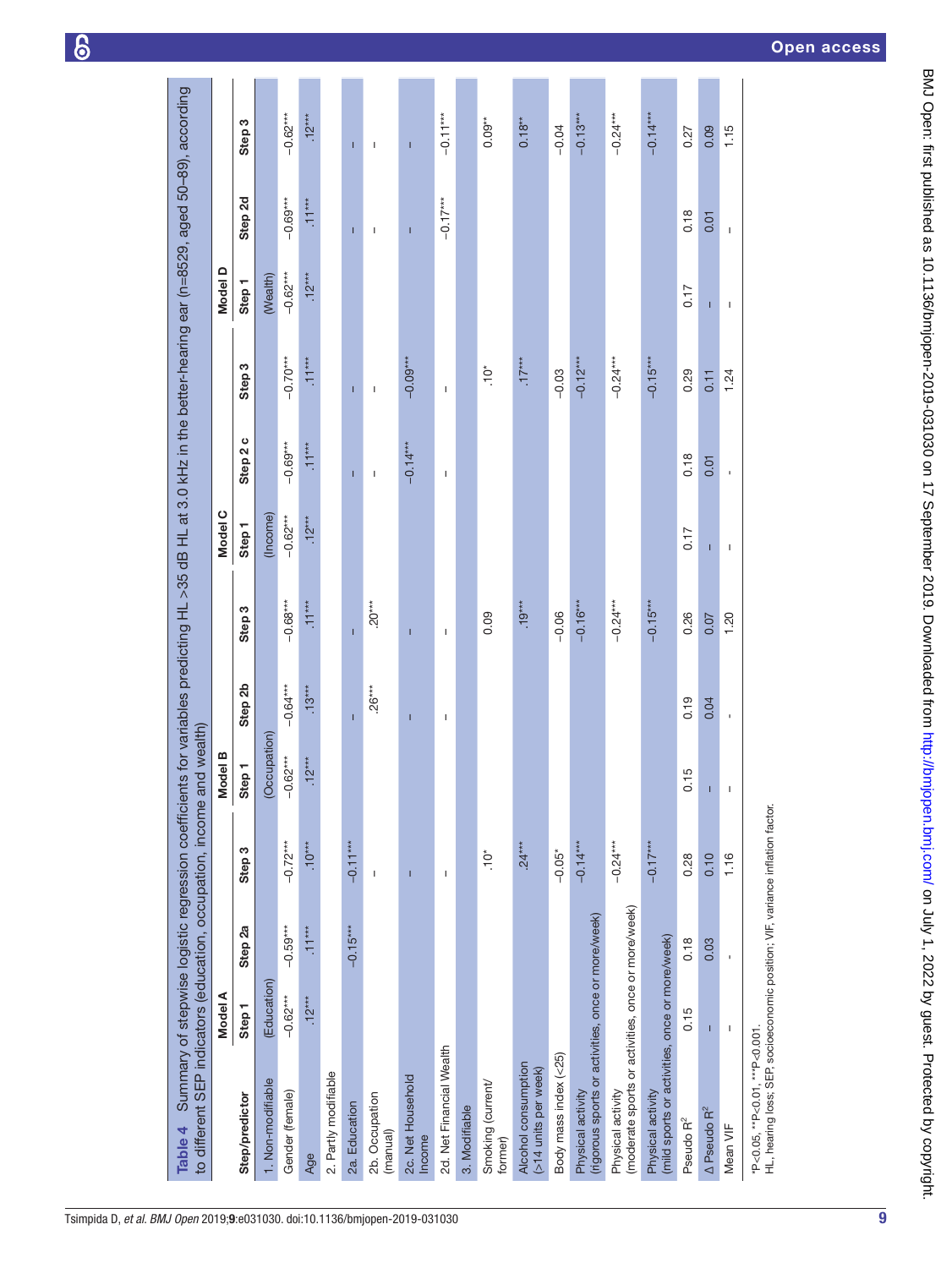

<span id="page-9-0"></span>Figure 2 Hearing loss (HL) by age group and gender\* (n=8529 participants, aged 50–89, from the seventh wave of the English Longitudinal Study of Ageing. HL was defined as >35 dB HL at 3.0 kHz, in the better-hearing ear. \*Prevalence estimates for males (N=3728) and females (N=4801).

study, two out of three participants were drinking more than the low-risk level of the  $14$  units of alcohol a week.<sup>[22](#page-10-21)</sup> We considered, therefore, that alcohol consumption above the low-risk-level guidelines may play an important role in the association between SEP and HL among the English population and thus we included this variable in the regression models, which has not been previously examined in the literature for the English population. Our findings showed that drinking above the low-risk-level guidelines increased the likelihood of HL. This finding is in line with Chief Medical Officer's Drinking guidelines,<sup>[22](#page-10-21)</sup> which suggest that it is safest not to drink regularly more than 14 units per week, to keep health risks from drinking alcohol to a low level.

The associations between indicators of lower SEP and HL may be markers of less healthy lifestyle, $5$  which may explain the link between HL and socioeconomic and lifestyle factors investigated. Cruickshanks *et al*<sup>36</sup> did not find significant associations between hearing impairment and BMI, smoking and alcohol in the multivariable analyses using a younger population-based sample (aged 18–74 years) of Hispanics/Latinos. Hence, it is likely that HL in older population (eg, 50 years and above) is associated with different risk factors or combinations of socioeconomic and lifestyle risk factors across the life course.

The higher prevalence of HL among men aged 50 and above compared with women has also been reported in other studies. $36$  However, we observed that the rate of deterioration of hearing acuity as age increases was similar between each age band and nearly to 60% in both genders. The difference in prevalence begins at the age band '50–64', where men were twice as likely to have HL. Thus, the differences in modifiable lifestyle factors that were revealed in the stepwise regression models may finally explain why the male sex is often cited as consistent risk factor for  $HL$ ,  $35-37$  leading to the exploration of modifiable determinants that are common in both

genders<sup>[5](#page-10-4)</sup> and paving the way for interventions to improve the population's hearing health.

In terms of policy, generating evidence concerning the critical variables associated with HL is an important step in designing targeted services and interventions for individuals that face hearing health inequalities, and especially, for those in the lowest SEP groups, where the burden of HL falls highest. This is of major importance for the population in England, as sensor diseases are the first leading cause of morbidity among adults 70 years and older and the second leading cause among adults  $50-69$  years.<sup>[13](#page-10-12)</sup> Our findings support the view that HL is a non-communicable disease, $38$  which can be prevented or ameliorated by the governmental policies to mitigate socioeconomic disparities and public health interventions to promote healthier lifestyles in middle-aged and older adults in England.

## **CONCLUSION**

The main finding of our study is that HL is strongly associated with socioeconomic factors and modifiable lifestyle behaviours. Our findings are supportive of a new conceptualisation of HL which argues that HL is not necessarily an inevitable accompaniment of ageing, but also a potential preventable lifestyle disease, paving the way for the term lifestyle-related HL, where lifestyle refers to social practices and ways of living adopted by individuals that reflect personal, group and socioeconomic identities,<sup>[39](#page-10-32)</sup> instead of the non-inclusive term 'age-related HL'. Future research in hearing health inequalities should investigate the role of the prolonged exposure to these modifiable lifestyle behaviours in the development of HL and the role of other comorbid chronic diseases in the elderly.

#### Author affiliations

<sup>1</sup> Centre for Primary Care and Health Services Research, Division of Population Health, School of Health Sciences, Faculty of Biology, Medicine and Health, University of Manchester, Manchester, UK

<sup>2</sup> Division of Informatics, Imaging & Data Sciences, School of Health Sciences, Faculty of Biology, Medicine and Health, University of Manchester, Manchester, UK <sup>3</sup>NIHR Greater Manchester Patient Safety Translational Research Centre, Division of Pharmacy and Optometry, School of Health Sciences, Faculty of Biology, Medicine and Health, University of Manchester, Manchester, UK

4 NIHR Greater Manchester Patient Safety Translational Research Centre, Division of Population Health, School of Health Sciences, Faculty of Biology, Medicine and Health, University of Manchester, Manchester, UK

Acknowledgements DT would like to acknowledge the contribution of Dr Piers Dawes and Prof Neil Pendleton, who had provided assistance in obtaining funding and were the former supervisors for her NIHR Manchester Biomedical Research Centre PhD Studentship, but did not fulfil the criteria set out in the Authorship Guidelines of The University of Manchester to be listed as authors.

Contributors DT, EK, DA and MP were responsible for developing the design of the study. DT was responsible for conducting the analyses, interpreting the results and drafting the manuscript. DT, EK, DA and MP critically revised the manuscript. All authors have read and approved the final manuscript.

Funding This research was funded by the NIHR Manchester Biomedical Research Centre (BRC).

Disclaimer The views expressed are those of the authors and not necessarily those of the BRC, the NIHR or the Department of Health.